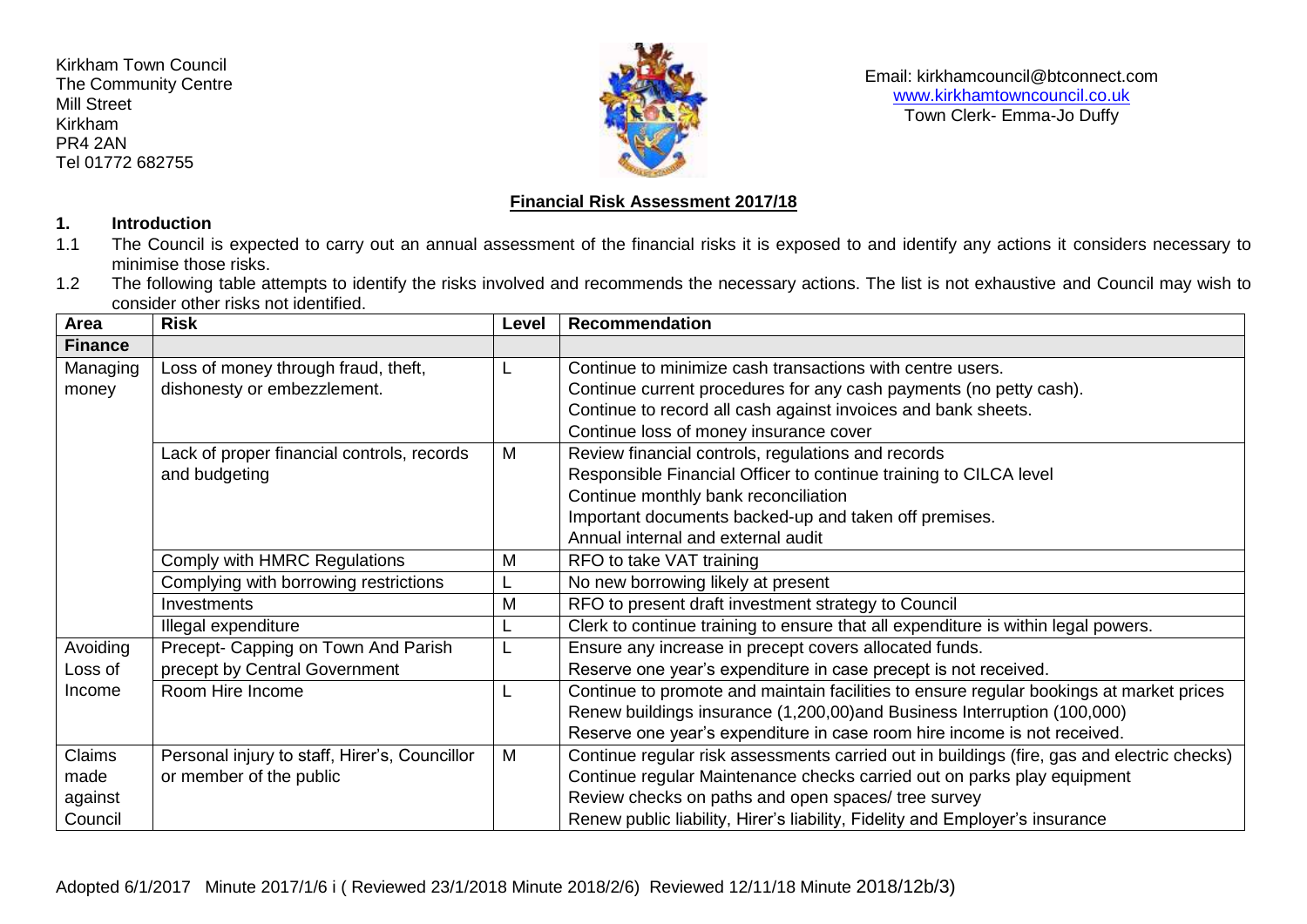| <b>Assets</b>     |                                                       |   |                                                                                                                                                                                                                                                                                                                                                                                                                                                                                         |
|-------------------|-------------------------------------------------------|---|-----------------------------------------------------------------------------------------------------------------------------------------------------------------------------------------------------------------------------------------------------------------------------------------------------------------------------------------------------------------------------------------------------------------------------------------------------------------------------------------|
| Property          | Damage to buildings and property                      | M | Renew buildings insurance<br>Maintain CCTV at the Centre and consider installation at WSH<br>Add exterior lighting at WSH<br>Facilities assistant to continue high level of maintenance<br>Continue annual checks (Gas, electric, PAT, fire)                                                                                                                                                                                                                                            |
|                   | Damage on Rem Way/artwork                             |   | CCTV cameras installed                                                                                                                                                                                                                                                                                                                                                                                                                                                                  |
|                   | Loss of use of play equipment.                        | M | Maintain CCTV at Barnfield/MUGA<br>Continue maintenance checks                                                                                                                                                                                                                                                                                                                                                                                                                          |
|                   | <b>Allotments</b>                                     | L | Continue to work closely with allotment association to minimise damage and expand<br>allotment community/CCTV cameras installed                                                                                                                                                                                                                                                                                                                                                         |
|                   | Development of Council owned land                     | M | Check land and buildings are registered at Land Registry (The Chimes)<br>Consider transfer of land for allotments                                                                                                                                                                                                                                                                                                                                                                       |
|                   | Library Building not been taken on by<br><b>Trust</b> | L | Postponed                                                                                                                                                                                                                                                                                                                                                                                                                                                                               |
|                   | Car Parks-liability and maintenance costs             |   | Allocated Funds for unforeseen maintenance works.<br>Increased public liability insurance to cover risk.                                                                                                                                                                                                                                                                                                                                                                                |
|                   | Maryfields                                            | L | Allocate Funds for development<br>Increased insurance to cover liabilities.                                                                                                                                                                                                                                                                                                                                                                                                             |
| Staffing          | Loss of services of employee                          | M | Town Clerk/RFO- Clerk continue to build Handbook with clear instructions for taking<br>over the position. Advert, Job description etc. can be found in the handbook a copy of<br>which will be kept with spare keys and password log with identified person. Facilities<br>assistant to step up in the meantime.<br>Facilities assistant-Advert, Job Description etc. kept on office computer to use to<br>replace assistant immediately. Temporary cleaner to be used in the meantime. |
| IT                |                                                       |   |                                                                                                                                                                                                                                                                                                                                                                                                                                                                                         |
|                   | Failure of IT systems or misuse                       | M | Continue to back up PC on external hard drive and store off site<br>PC Password protected/Office locked.<br>Review internet policy<br>Renew Kapersky security annually                                                                                                                                                                                                                                                                                                                  |
| <b>Reputation</b> |                                                       |   |                                                                                                                                                                                                                                                                                                                                                                                                                                                                                         |
|                   | Damage to Council's reputation                        | L | Elected members and Officers must be clear about their duties and responsibilities.<br>Council acts as a body not as individuals<br>Council continues to promote the work of the Council through media.                                                                                                                                                                                                                                                                                 |
|                   | Consultation                                          | M | Allocate an annual expenditure for carrying out public consultation and information.<br>Open days, newsletters, advertising etc.                                                                                                                                                                                                                                                                                                                                                        |

Adopted 6/1/2017 Minute 2017/1/6 i ( Reviewed 23/1/2018 Minute 2018/2/6) Reviewed 12/11/18 Minute 2018/12b/3)